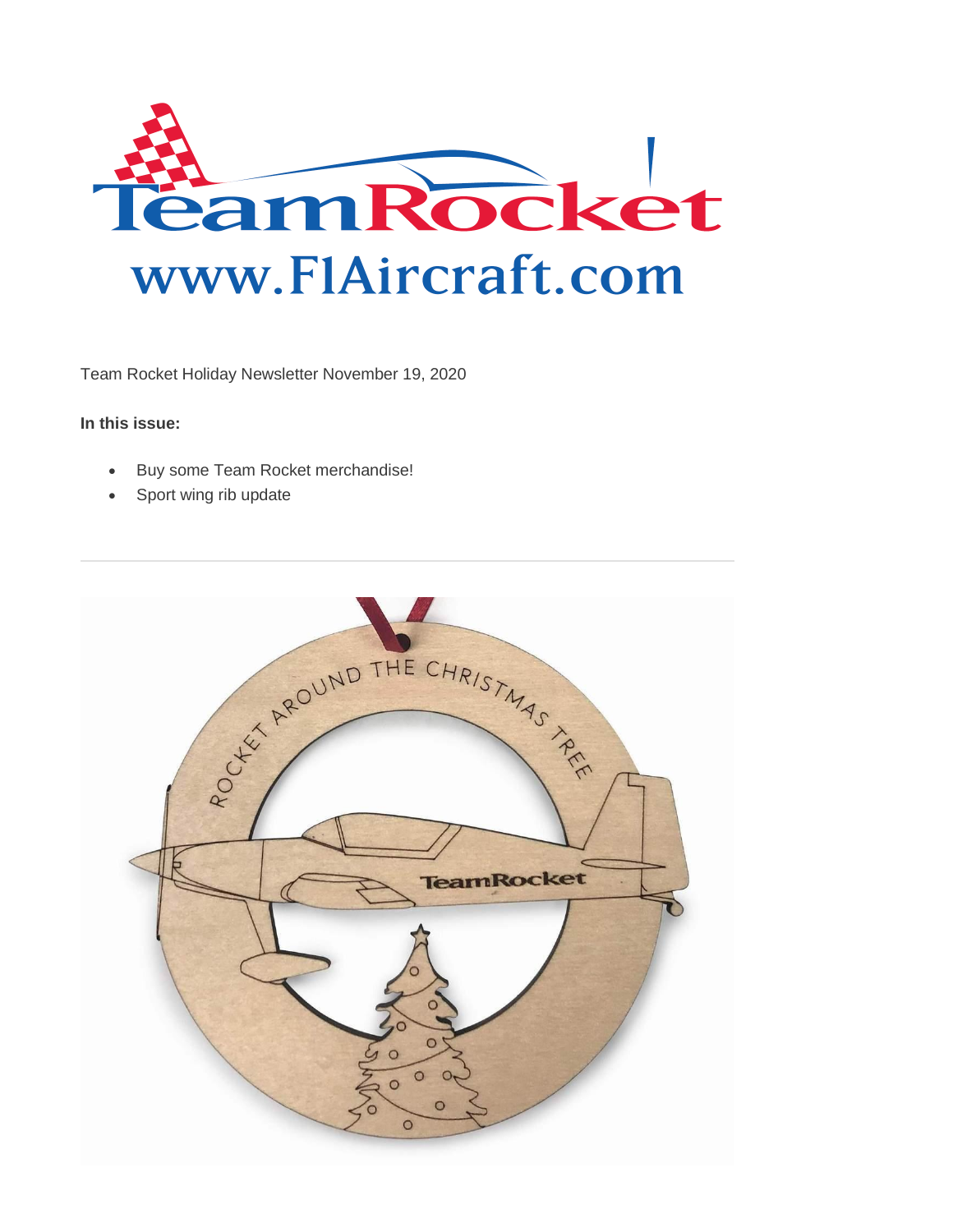## [Team Rocket Christmas Ornament](http://f1aircraft.bmetrack.com/c/l?u=B61AB9C&e=117931B&c=E356B&t=0&email=YlPgN3MnyA%2FiaD5QlNKbMXzBjzlZ2TJR&seq=1) - sale price \$10

Laser engraved wooden ornament featuring our favorite aircraft flying over a decorated Christmas tree. Includes an attached red satin ribbon for easy hanging on your Christmas tree. Approximately 4″ diameter.

Made in the U.S.A by my adorable daughter-in-law. Quantities are limited, but if we run out, she can make more. Plan ahead for the holidays and order yours now!



[Team Rocket pint glasses](http://f1aircraft.bmetrack.com/c/l?u=B61A82D&e=117931B&c=E356B&t=0&email=YlPgN3MnyA%2FiaD5QlNKbMXzBjzlZ2TJR&seq=1) - only \$7.50 each.

16 ounce Team Rocket Glass with red/blue logo. Yes, a full 16 ounces. Big enough to hold a normal beer, or other beverage.

You've been good all year, and goodness knows that in 2020 you deserve a nice glass to enjoy your favorite cold beverage. Heck, everyone deserves a nice glass, so buy a bunch.

*(Sorry. Tasty Mexican food not included.)*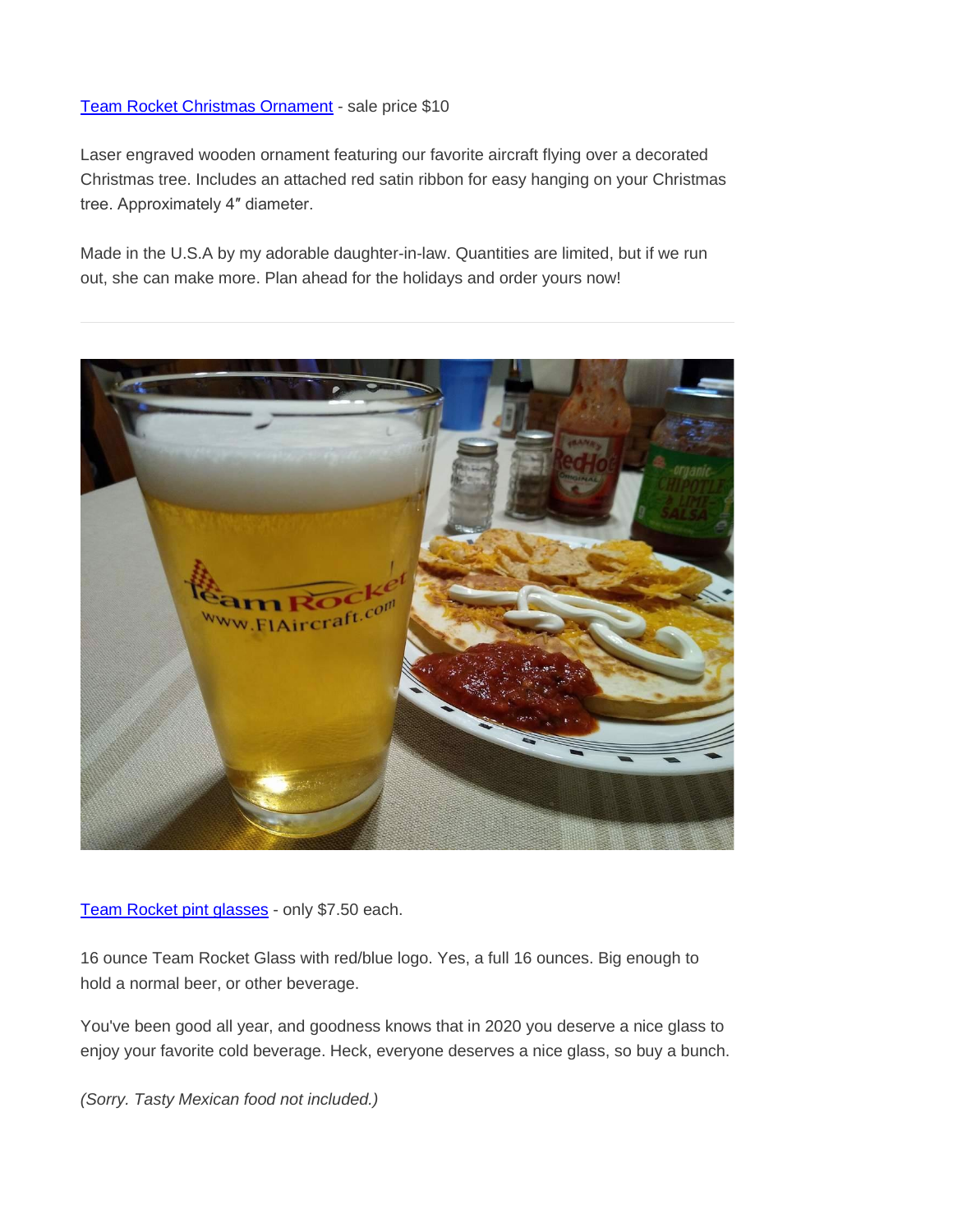

[Flyboy Accessories pint glasses](http://f1aircraft.bmetrack.com/c/l?u=B61BD07&e=117931B&c=E356B&t=0&email=YlPgN3MnyA%2FiaD5QlNKbMXzBjzlZ2TJR&seq=1) - only \$7.50 each.

16 ounce Flyboy Accessories Pint Glass with etched logo. Make your friends green with envy with a set of these stylish glasses. Also useful for consuming an adult beverage after you've finished a day's work on the airplane. Of course, any reason is a good reason to enjoy an adult beverage or two.. in moderation.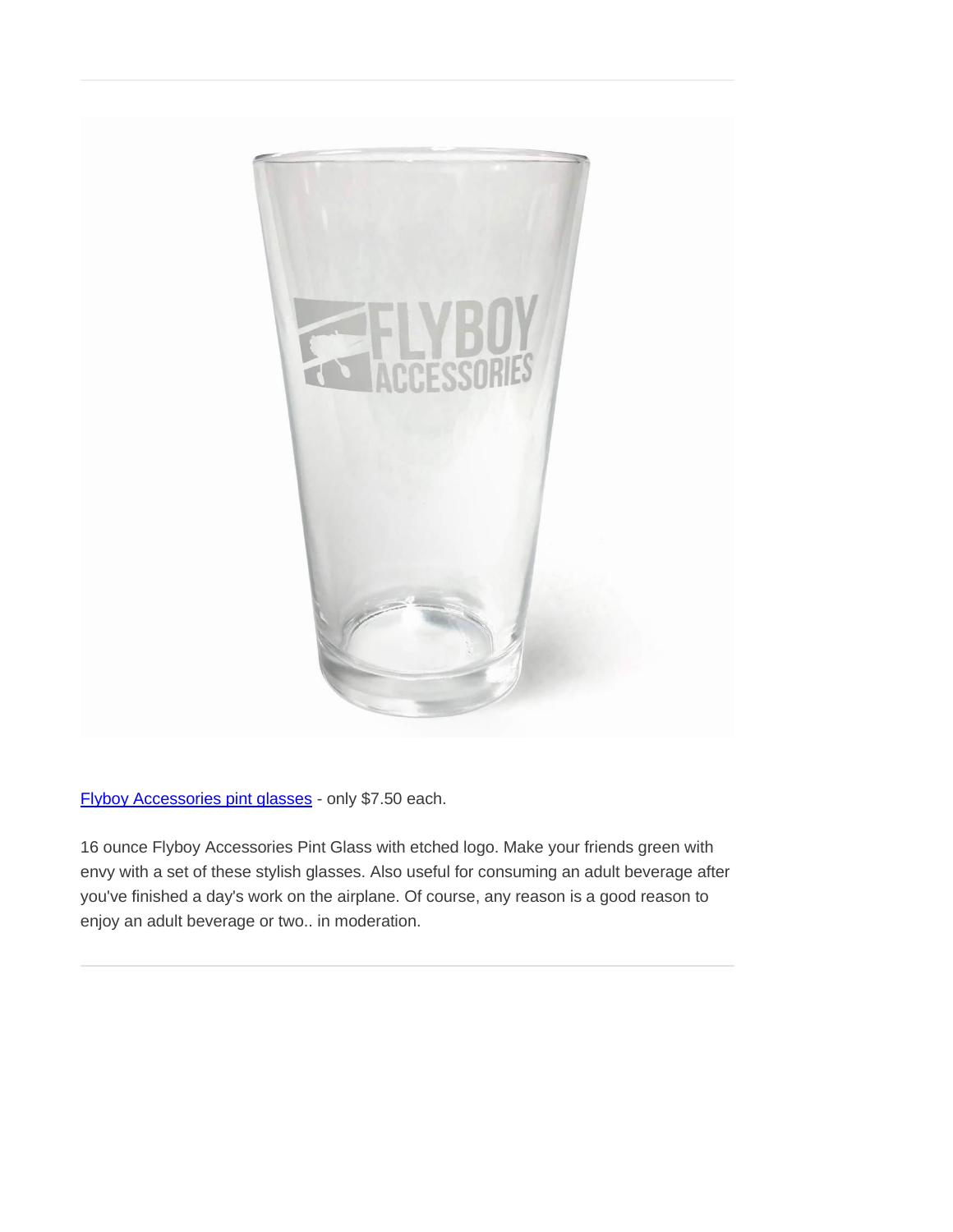



[Quality Gildan t-shirt](http://f1aircraft.bmetrack.com/c/l?u=B61C88B&e=117931B&c=E356B&t=0&email=YlPgN3MnyA%2FiaD5QlNKbMXzBjzlZ2TJR&seq=1) - \$15 to \$18 each, in Heather Gray with 2-color (red/blue) Team Rocket logo on the left chest and on the back. Nice tshirts for everyday wear. Show all of the other pilots your superiority with one of these Team Rocket t-shirts! (Well, unless they're wearing military Nomex, then just shake their hand and thank them for their service.)

[Top quality Gildan Heavy](http://f1aircraft.bmetrack.com/c/l?u=B61CE27&e=117931B&c=E356B&t=0&email=YlPgN3MnyA%2FiaD5QlNKbMXzBjzlZ2TJR&seq=1)  [Blend sweatshirt,](http://f1aircraft.bmetrack.com/c/l?u=B61CE27&e=117931B&c=E356B&t=0&email=YlPgN3MnyA%2FiaD5QlNKbMXzBjzlZ2TJR&seq=1) 50% cotton/50% polyester, pill resistant fabric for long wearing comfort. Team Rocket's official logo is embroidered in red and blue on the left chest. Heather gray color.

Sizes available: S,M,L,XL, and 2XL

*Quantities may be limited, but we try to keep several of each size in stock.*

[Dry blend, cotton/polyester](http://f1aircraft.bmetrack.com/c/l?u=B61D04D&e=117931B&c=E356B&t=0&email=YlPgN3MnyA%2FiaD5QlNKbMXzBjzlZ2TJR&seq=2)  [pique polo](http://f1aircraft.bmetrack.com/c/l?u=B61D04D&e=117931B&c=E356B&t=0&email=YlPgN3MnyA%2FiaD5QlNKbMXzBjzlZ2TJR&seq=2) sporting embroidered Team Rocket Logo. Available in Heather Gray.

Sizes available: S,M,L,XL, and 2XL

*Quantities may be limited, but we try to keep several of each size in stock.*

Sizes S-M-L-XL-2XL

*Quantities may be limited, but we try to keep several of each size in stock.*